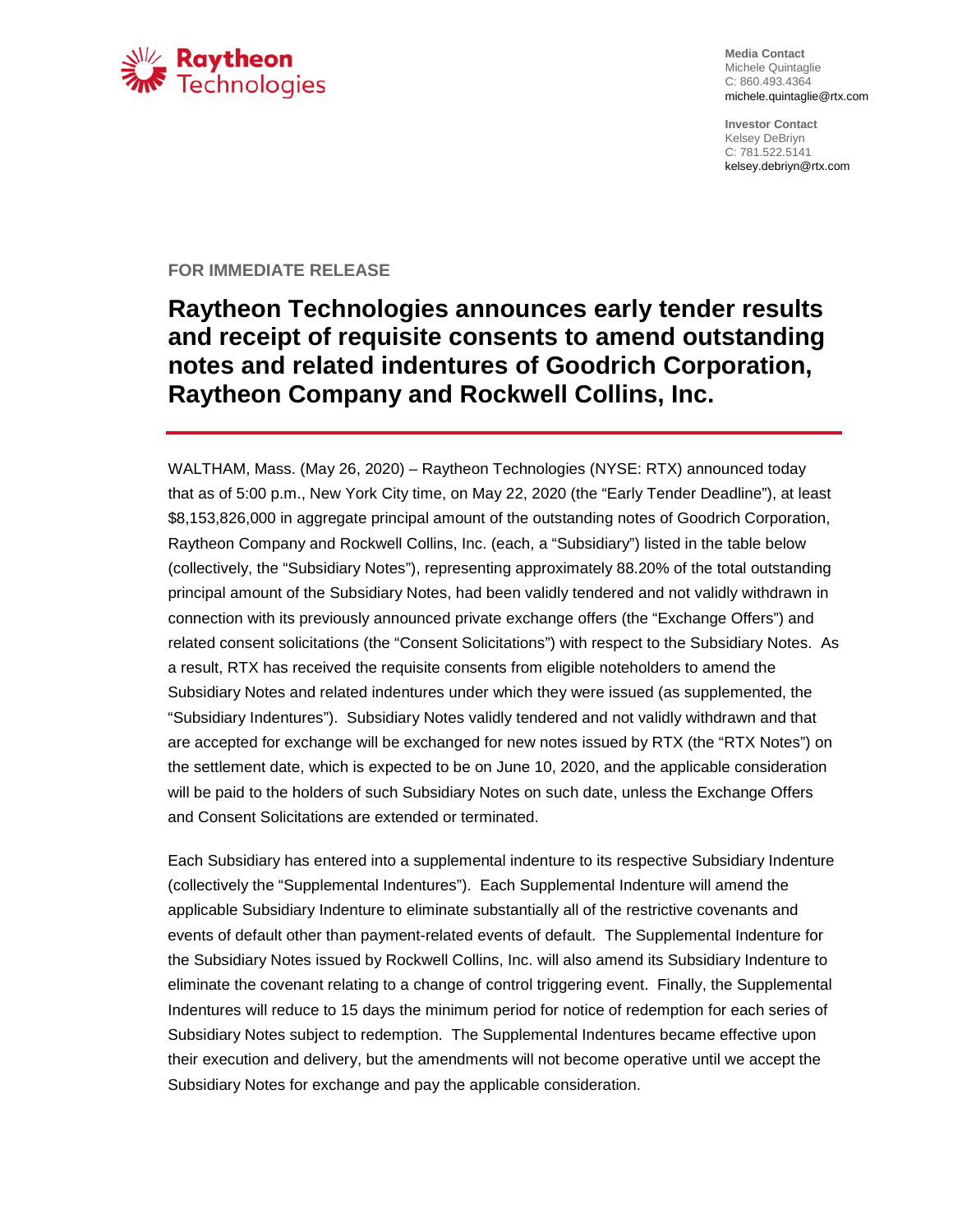Withdrawal rights for the Exchange Offers and Consent Solicitations expired at 5:00 p.m., New York City time, on May 22, 2020. Holders may no longer withdraw tendered Subsidiary Notes or revoke consents, except as required by applicable law.

As of the Early Tender Deadline, the following principal amounts of each series of Subsidiary Notes have been validly tendered and not validly withdrawn (and consents thereby validly given and not validly revoked):

|              |                        |                                                         | <b>Title of Series of Subsidiary</b> | <b>Subsidiary Notes Tendered By Early</b><br><b>Tender Deadline</b> |            |
|--------------|------------------------|---------------------------------------------------------|--------------------------------------|---------------------------------------------------------------------|------------|
| <b>CUSIP</b> | <b>Issuer</b>          | <b>Aggregate Principal</b><br><b>Amount Outstanding</b> | <b>Notes</b>                         | <b>Principal Amount</b>                                             | Percentage |
| 38238QAB2    | Goodrich Corporation   | \$4,000,000                                             | 8.650% Notes due 2025                | \$1,245,000                                                         | 31.13%     |
| 38238QAE6    | Goodrich Corporation   | \$5,000,000                                             | 8.610% Notes due 2025                | \$3,000,000                                                         | 60.00%     |
| 38238QAC0    | Goodrich Corporation   | \$1,000,000                                             | 8.620% Notes due 2025                |                                                                     | 0.00%      |
| 38238QAA4    | Goodrich Corporation   | \$5,000,000                                             | 8.650% Notes due 2025                | \$5,000,000                                                         | 100.00%    |
| 38238QAD8    | Goodrich Corporation   | \$4,000,000                                             | 8.610% Notes due 2025                | \$2,000,000                                                         | 50.00%     |
| 38238QAF3    | Goodrich Corporation   | \$20,000,000                                            | 7.750% Notes due 2025                | \$20,000,000                                                        | 100.00%    |
| 38238QAG1    | Goodrich Corporation   | \$20,000,000                                            | 7.298% Notes due 2025                | \$20,000,000                                                        | 100.00%    |
| 38238QAH9    | Goodrich Corporation   | \$20,000,000                                            | 7.280% Notes due 2025                | \$16,520,000                                                        | 82.60%     |
| 38238QAJ5    | Goodrich Corporation   | \$20,000,000                                            | 7.500% Notes due 2026                | \$10,000,000                                                        | 50.00%     |
| 38238QAL0    | Goodrich Corporation   | \$140,628,000                                           | 7.100% Notes due 2027                | \$128,850,000                                                       | 91.62%     |
| 382388AU0    | Goodrich Corporation   | \$134,360,000                                           | 6.800% Notes due 2036                | \$127,989,000                                                       | 95.26%     |
| 382388AL0    | Goodrich Corporation   | \$159,149,000                                           | 7.000% Notes due 2038                | \$134,016,000                                                       | 84.21%     |
| 38238QAK2    | Goodrich Corporation   | \$20,000,000                                            | 7.375% Notes due 2046                | \$10,000,000                                                        | 50.00%     |
|              |                        |                                                         | <b>Total Goodrich:</b>               | \$478,620,000                                                       | 86.53%     |
|              |                        |                                                         |                                      |                                                                     |            |
| 755111BX8    | Raytheon Company       | \$1,100,000,000                                         | 2.500% Notes due 2022                | \$901,919,000                                                       | 81.99%     |
| 755111BY6    | Raytheon Company       | \$300,000,000                                           | 3.150% Notes due 2024                | \$242,748,000                                                       | 80.92%     |
| 755111AF8    | Raytheon Company       | \$381,670,000                                           | 7.200% Notes due 2027                | \$318,706,000                                                       | 83.50%     |
| 755111AP6    | Raytheon Company       | \$185,175,000                                           | 7.000% Notes due 2028                | \$163,535,000                                                       | 88.31%     |
| 755111BU4    | Raytheon Company       | \$600,000,000                                           | 4.875% Notes due 2040                | \$533,564,000                                                       | 88.93%     |
| 755111BW0    | Raytheon Company       | \$425,000,000                                           | 4.700% Notes due 2041                | \$406,520,000                                                       | 95.65%     |
| 755111BZ3    | Raytheon Company       | \$300,000,000                                           | 4.200% Notes due 2044                | \$257,398,000                                                       | 85.80%     |
|              |                        |                                                         | <b>Total Raytheon:</b>               | \$2,824,390,000                                                     | 85.80%     |
|              |                        |                                                         |                                      |                                                                     |            |
| 774341AC5    | Rockwell Collins, Inc. | \$250,000,000                                           | 3.100% Notes due 2021                | \$180,180,000                                                       | 72.07%     |
| 774341AH4    | Rockwell Collins, Inc. | \$1,100,000,000                                         | 2.800% Notes due 2022                | \$960,659,000                                                       | 87.33%     |
| 774341AE1    | Rockwell Collins, Inc. | \$400,000,000                                           | 3.700% Notes due 2023                | \$356,792,000                                                       | 89.20%     |
| 774341AJ0    | Rockwell Collins, Inc. | \$950,000,000                                           | 3.200% Notes due 2024                | \$867,483,000                                                       | 91.31%     |
| 774341AK7    | Rockwell Collins, Inc. | \$1,300,000,000                                         | 3.500% Notes due 2027                | \$1,150,062,000                                                     | 88.47%     |
| 774341AF8    | Rockwell Collins, Inc. | \$400,000,000                                           | 4.800% Notes due 2043                | \$379,626,000                                                       | 94.91%     |
| 774341AL5    | Rockwell Collins, Inc. | \$1,000,000,000                                         | 4.350% Notes due 2047                | \$956,014,000                                                       | 95.60%     |
|              |                        |                                                         | <b>Total Rockwell Collins:</b>       | \$4,850,816,000                                                     | 89.83%     |
|              |                        |                                                         |                                      |                                                                     |            |
|              |                        |                                                         | <b>Total Subsidiary Notes:</b>       | \$8,153,826,000                                                     | 88.20%     |

The Exchange Offers and Consent Solicitations are being made upon the terms and conditions set forth in the Offer to Exchange and Consent Solicitation Statement, dated May 11, 2020, as supplemented on May 18, 2020 (the "Offer to Exchange"). Each Exchange Offer and Consent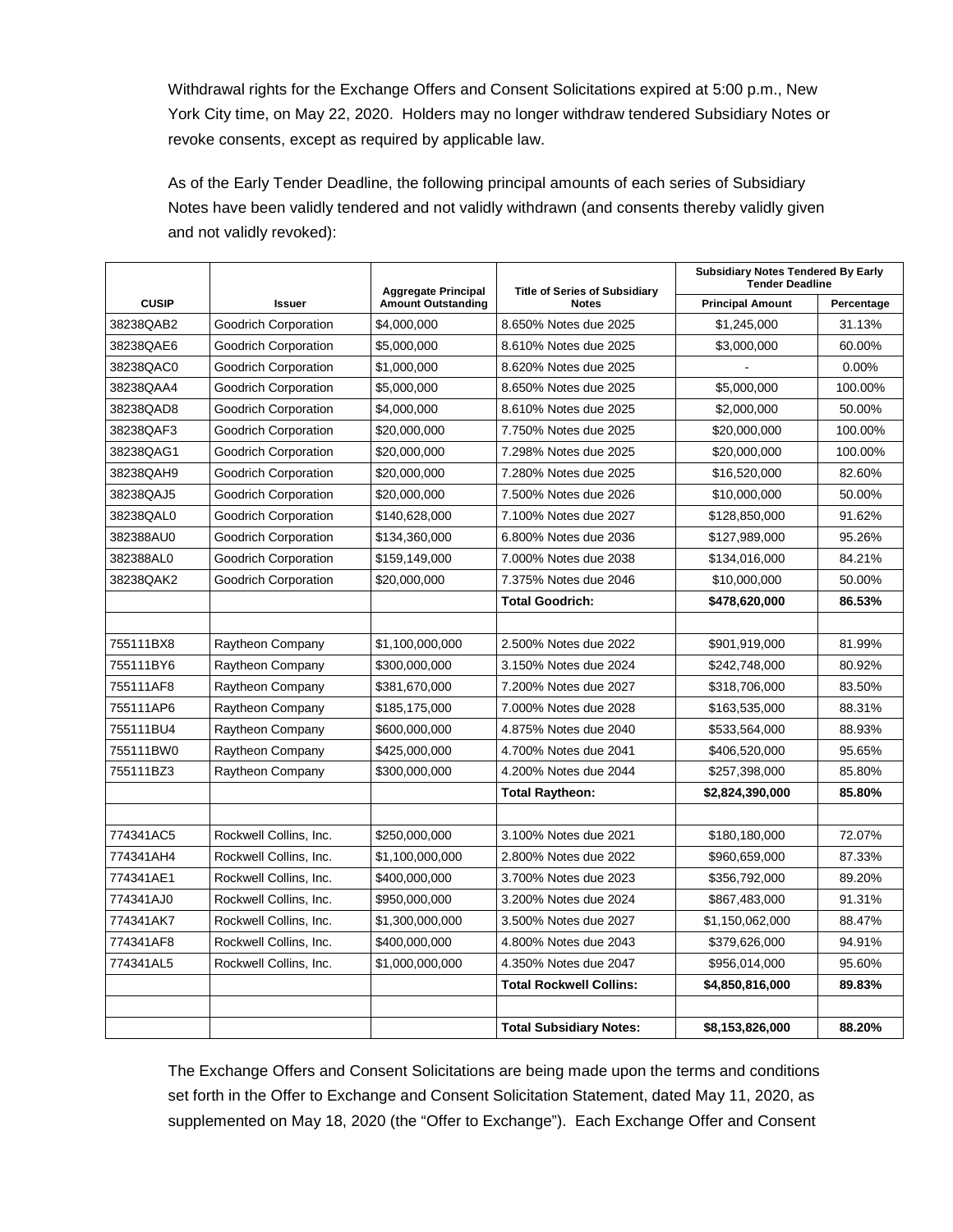Solicitation will expire at 11:59 p.m., New York City time, on June 8, 2020, unless such date is extended or earlier terminated (such date and time, as they may be extended, the "Expiration Date"). RTX reserves the right to terminate, withdraw, amend or extend one or more of the Exchange Offers and Consent Solicitations in its discretion, subject to the terms and conditions set forth in the Offer to Exchange.

Eligible holders who validly tendered, and did not validly withdraw, their Subsidiary Notes by the Early Tender Deadline are eligible to receive, subject to the terms and conditions set forth in the Offer to Exchange, RTX Notes in the same principal amount as the Subsidiary Notes tendered therefor plus cash consideration of \$1.00 per \$1,000 principal amount of Subsidiary Notes tendered (the "Cash Consideration"). Subject to the terms and conditions set forth in the Offer to Exchange, eligible noteholders who validly tender their Subsidiary Notes after the Early Tender Deadline but on or prior to the Expiration Date will be eligible to receive \$970 principal amount of the applicable series of RTX Notes per \$1,000 principal amount of Subsidiary Notes validly tendered, and will not be eligible to receive the Cash Consideration. Interest on each RTX Note will accrue from (and including) the last interest payment date on which interest was paid on the corresponding Subsidiary Note tendered in exchange for such RTX Note, and, accordingly, no accrued interest will be paid on the settlement date in respect of Subsidiary Notes accepted for exchange, except as set forth in the Offer to Exchange with respect to cash paid in lieu of RTX Notes not delivered.

Subject to the terms and conditions set forth in the Offer to Exchange, each eligible noteholder exchanging Subsidiary Notes in the Exchange Offers will be eligible to receive, in exchange for the Subsidiary Notes validly tendered and not validly withdrawn, RTX Notes having the same interest payment and maturity dates, interest rate and, except as set forth in the Offer to Exchange, redemption provisions, if any, as the corresponding series of Subsidiary Notes exchanged.

RTX's obligation to accept and exchange the Subsidiary Notes validly tendered pursuant to the Exchange Offers is subject to customary conditions, as set forth in the Offer to Exchange. The Exchange Offers and Consent Solicitations are not conditioned upon the tender of any minimum aggregate principal amount of the Subsidiary Notes or the receipt of the requisite consents in any of the Consent Solicitations.

Holders validly tendering their Subsidiary Notes will be deemed to have delivered consents to the amendments with respect to such tendered Subsidiary Notes. Holders will not be permitted to tender their Subsidiary Notes without delivering consents or to deliver consents without tendering their Subsidiary Notes.

This press release is issued pursuant to Rule 135c under the Securities Act of 1933, as amended (the "Securities Act"). This press release is neither an offer to sell nor the solicitation of an offer to buy the RTX Notes or any other securities and shall not constitute an offer, solicitation or sale in any jurisdiction in which, or to any person to whom, such an offer, solicitation or sale is unlawful. The Exchange Offers have not been and will not be registered under the Securities Act,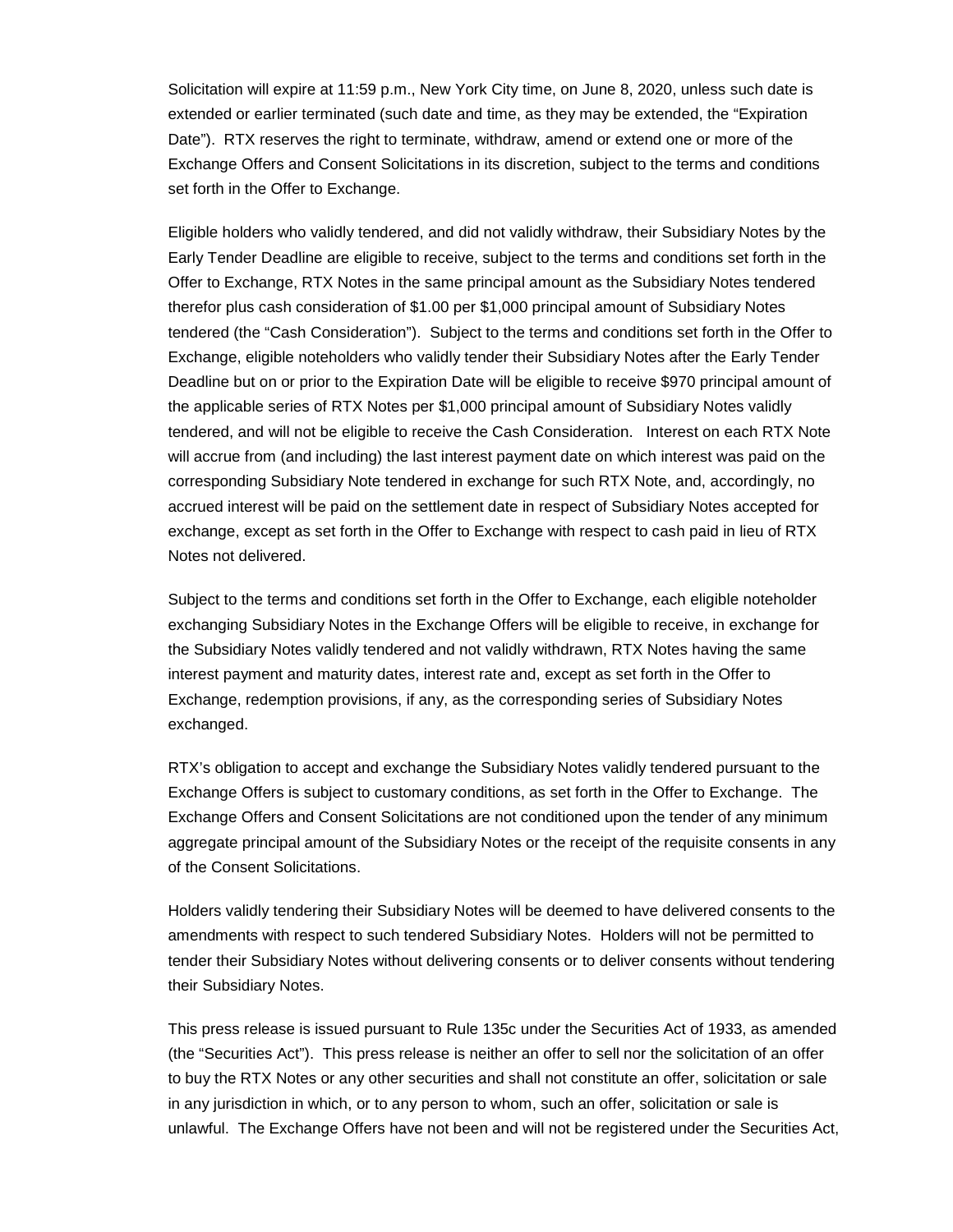or the securities laws of any other jurisdiction. The RTX Notes will be issued in reliance upon exemptions from, or in transactions not subject to, registration under the Securities Act. The RTX Notes will be offered for exchange only (1) to qualified institutional buyers as defined in Rule 144A under the Securities Act in reliance on the exemption provided by Section 4(a)(2) of the Securities Act and (2) outside the United States to persons other than U.S. persons (each as defined in Rule 902 under the Securities Act) in reliance upon Regulation S under the Securities Act. The RTX Notes may not be offered, sold, pledged or otherwise transferred in the United States absent registration or an applicable exemption from, or in a transaction not subject to, the registration requirements of the Securities Act and other applicable securities laws.

The Exchange Offers and Consent Solicitations are being made only pursuant to the Offer to Exchange. The Offer to Exchange and other documents relating to the Exchange Offers and Consent Solicitations will be distributed only to holders who confirm that they are within the categories of eligible participants in the Exchange Offers. None of RTX, RTX's subsidiaries, its and their respective directors or officers, the dealer managers and solicitation agents, the exchange agent, the information agent, any trustee for the RTX Notes or the Subsidiary Notes, their respective affiliates, or any other person is making any recommendation as to whether holders should tender their Subsidiary Notes in the Exchange Offers.

Holders who desire a copy of the eligibility letter should contact Global Bondholder Services Corporation, the information agent for the Exchange Offers and Consent Solicitations, at (866) 470-3800 (U.S. Toll-free). Banks and brokers should call (212) 430-3774. The eligibility letter may also be found here: https://gbsc-usa.com/eligibility/rtx. Global Bondholder Services Corporation will also provide copies of the Offer to Exchange to eligible holders.

In connection with the Exchange Offers and as described in greater detail in the Offer to Exchange, RTX will enter into a registration rights agreement, pursuant to which RTX will be obligated to use commercially reasonable efforts to file with the U.S. Securities and Exchange Commission (the "SEC") and cause to become effective a registration statement with respect to an offer to exchange each series of RTX Notes for new notes and to use commercially reasonable efforts to file a shelf registration statement to cover resales of the RTX Notes under the Securities Act in the event that RTX determines that a registered exchange offer is not available or may not be completed.

This press release, the Offer to Exchange and any other documents or materials relating to the Exchange Offers and Consent Solicitations may only be communicated to persons in the United Kingdom in circumstances where Section 21 of the Financial Services and Markets Act 2000 (the "FSMA") does not apply. Accordingly, this press release and the Offer to Exchange are only for circulation to (i) persons who are outside the United Kingdom, (ii) investment professionals falling within Article 19(5) of the FSMA (Financial Promotion) Order 2005, as amended (the "Order"), (iii) high net worth entities, and other persons to whom the communication may lawfully be communicated, falling within Article 49(2)(a) to (d) of the Order or (iv) persons to whom an invitation or inducement to engage in investment activity (within the meaning of Section 21 of the FSMA) in connection with the communication may otherwise lawfully be communicated or caused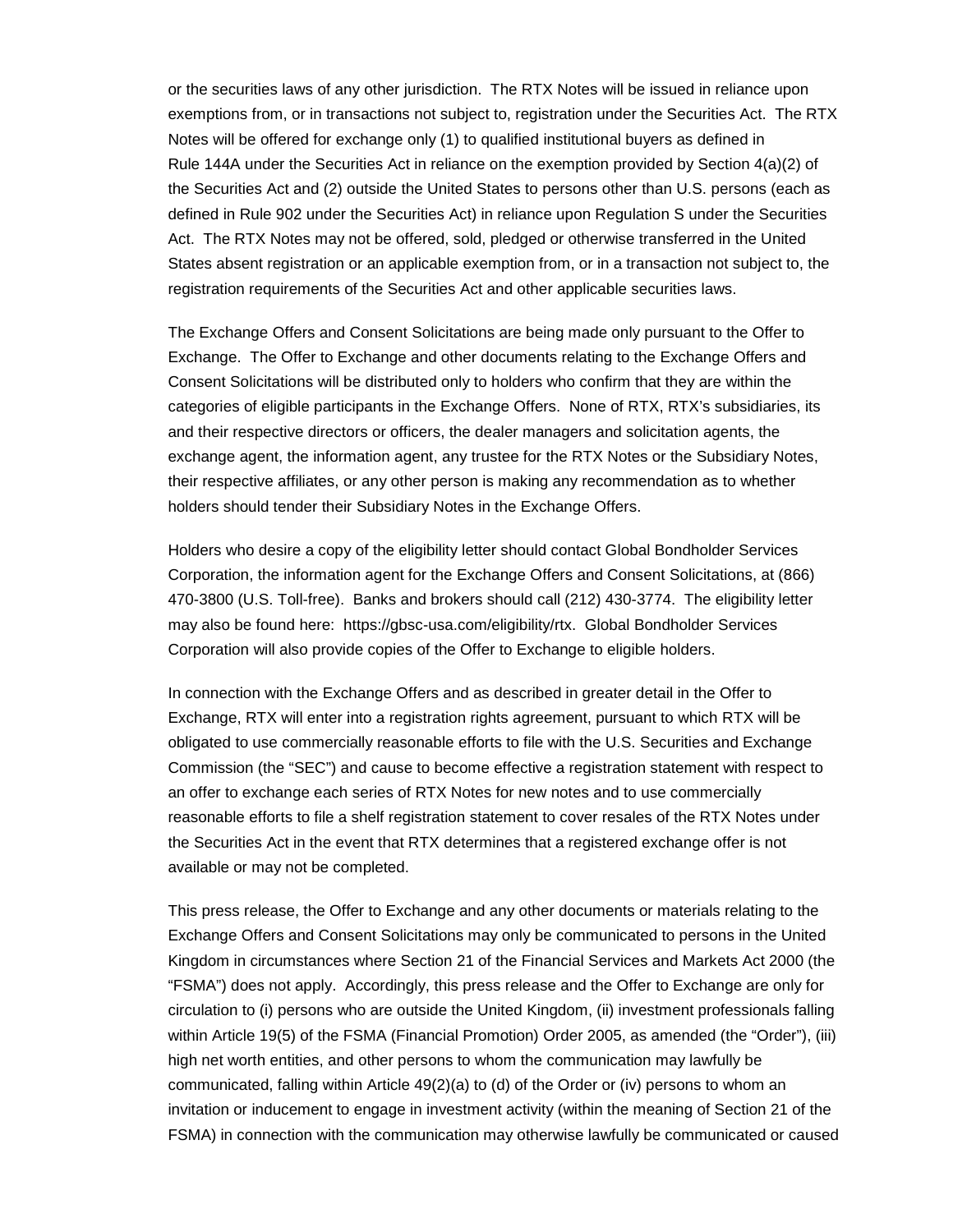to be communicated (all such persons together being referred to for purposes of this paragraph as "relevant persons"). The RTX Notes will only be available to, and any invitation, offer or agreement to subscribe, purchase or otherwise acquire such RTX Notes will be engaged in only with, relevant persons. Any person who is not a relevant person should not act or rely on the Offer to Exchange or any of its contents and may not participate in the Exchange Offers.

The complete terms and conditions of the Exchange Offers and Consent Solicitations are set forth in the Offer to Exchange. The Exchange Offers are only being made pursuant to the Offer to Exchange. The Exchange Offers are not being made to holders of Subsidiary Notes in any jurisdiction in which the making or acceptance thereof would not be in compliance with the securities, blue sky or other laws of such jurisdiction. The Subsidiary Notes have not been approved or disapproved by any regulatory authority, nor has any such authority passed upon the accuracy or adequacy of the Offer to Exchange.

## **About Raytheon Technologies**

Raytheon Technologies Corporation is an aerospace and defense company that provides advanced systems and services for commercial, military and government customers worldwide. With 195,000 employees and four industry-leading businesses — Collins Aerospace Systems, Pratt & Whitney, Raytheon Intelligence & Space and Raytheon Missiles & Defense ― the company delivers solutions that push the boundaries in avionics, cybersecurity, directed energy, electric propulsion, hypersonics, and quantum physics. The company, formed in 2020 through the combination of Raytheon Company and the United Technologies Corporation aerospace businesses, is headquartered in Waltham, Massachusetts.

## **Cautionary Statement Regarding Forward-Looking Statements**

This press release contains statements which, to the extent they are not statements of historical or present fact, constitute "forward-looking statements" under the securities laws. These forwardlooking statements are intended to provide management's current expectations or plans based on assumptions currently believed to be valid and can be identified by the use of words such as "believe," "expect," "expectations," "plans," "strategy," "prospects," "estimate," "project," "target," "anticipate," "will," "should," "see," "guidance," "outlook," "confident," "on track" and other words of similar meaning. Forward-looking statements may include, among other things, statements relating to the expected timing of and future actions with respect to the Exchange Offers and Consent Solicitations, RTX's future operating and financial performance such as future sales, earnings, cash flow, results of operations, uses of cash, share repurchases, tax rates, R&D spend, other measures of financial performance, potential future plans, strategies or transactions, credit ratings and net indebtedness, other anticipated benefits to RTX of the Rockwell acquisition, the Raytheon merger or the spin-offs by RTX of Carrier Global Corporation and Otis Worldwide Corporation into separate independent companies including estimated synergies and customer cost savings resulting from the merger and the separation transactions and other statements that are not solely historical facts. In addition, this press release includes important information as to risks, uncertainties and other factors that may cause actual results to differ materially from those expressed or implied in the forward-looking statements. Additional important risks, uncertainties